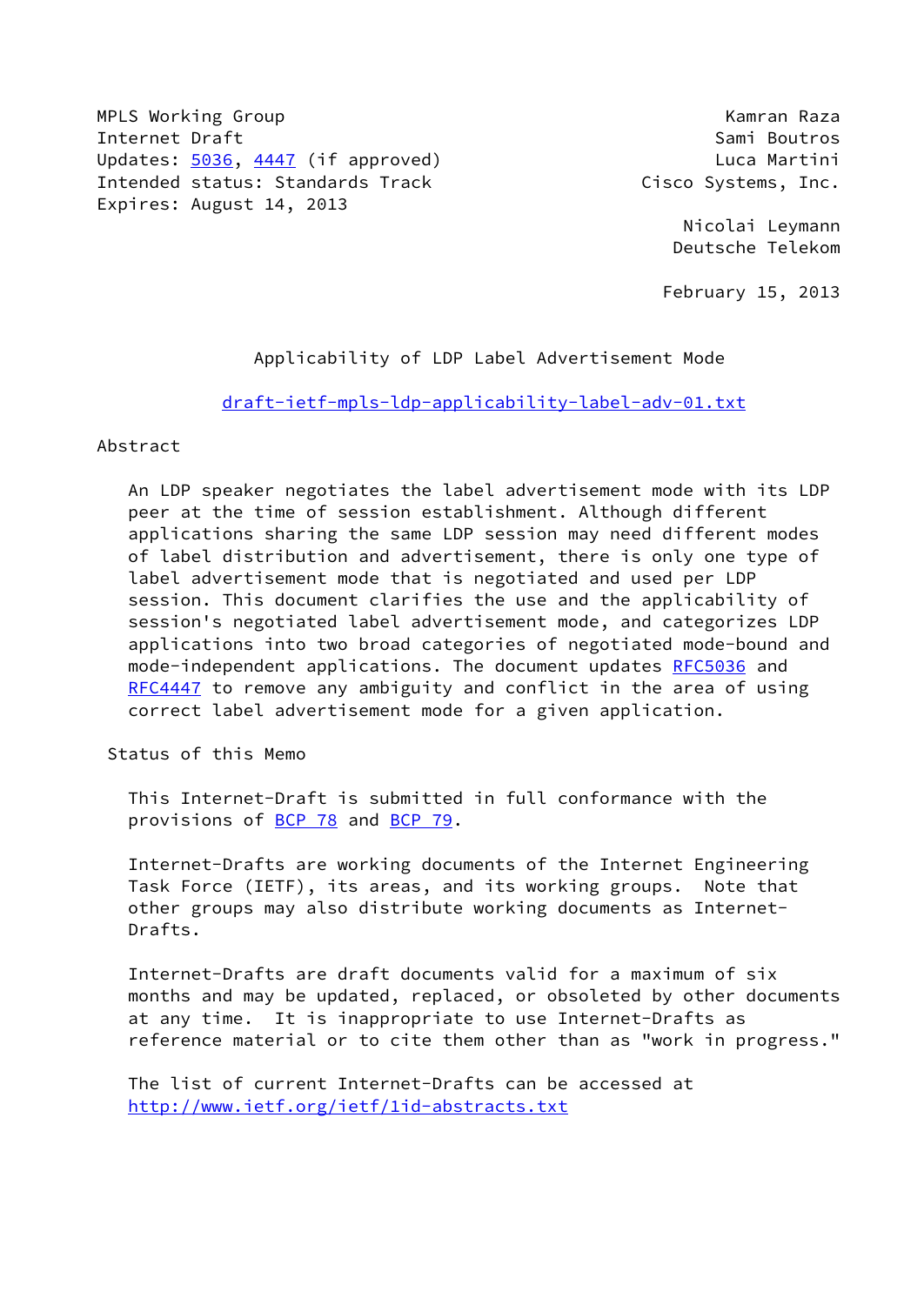Internet-Draft Applicability of LDP Label Advertisement Mode Feb 2013

 The list of Internet-Draft Shadow Directories can be accessed at <http://www.ietf.org/shadow.html>

This Internet-Draft will expire on August 14, 2013.

Copyright Notice

 Copyright (c) 2013 IETF Trust and the persons identified as the document authors. All rights reserved.

This document is subject to **[BCP 78](https://datatracker.ietf.org/doc/pdf/bcp78)** and the IETF Trust's Legal Provisions Relating to IETF Documents [\(http://trustee.ietf.org/license-info](http://trustee.ietf.org/license-info)) in effect on the date of publication of this document. Please review these documents carefully, as they describe your rights and restrictions with respect to this document. Code Components extracted from this document must include Simplified BSD License text as described in Section 4.e of the **[Trust Legal Provisions](https://trustee.ietf.org/license-info)** and are provided without warranty as described in the Simplified BSD License.

Table of Contents

| 1. Introduction                                    | 3 |
|----------------------------------------------------|---|
| 2. Conventions used in this document               | 3 |
| 3. Label Advertisement Mode Applicability          | 4 |
| 3.1. Label Advertisement Mode Negotiation          | 4 |
| 3.2. Mode-based Categorization of LDP Applications | 4 |
| 3.2.1. Session mode-bound Applications             | 5 |
| 3.2.2. Session mode-independent Applications       | 5 |
| 3.3. Unacceptable label advertisement mode         | 6 |
| 4. Clarification on Mode Applicability             | 6 |
| 4.1. Update to RFC-5036                            | 7 |
| 4.2. Update to RFC-4447                            | 7 |
| 5. Security Considerations                         | 7 |
| 6. IANA Considerations                             | 7 |
| 7. References                                      | 7 |
| 7.1. Normative References                          | 7 |
| 7.2. Informative References                        | 8 |
| 8. Acknowledgments                                 | 8 |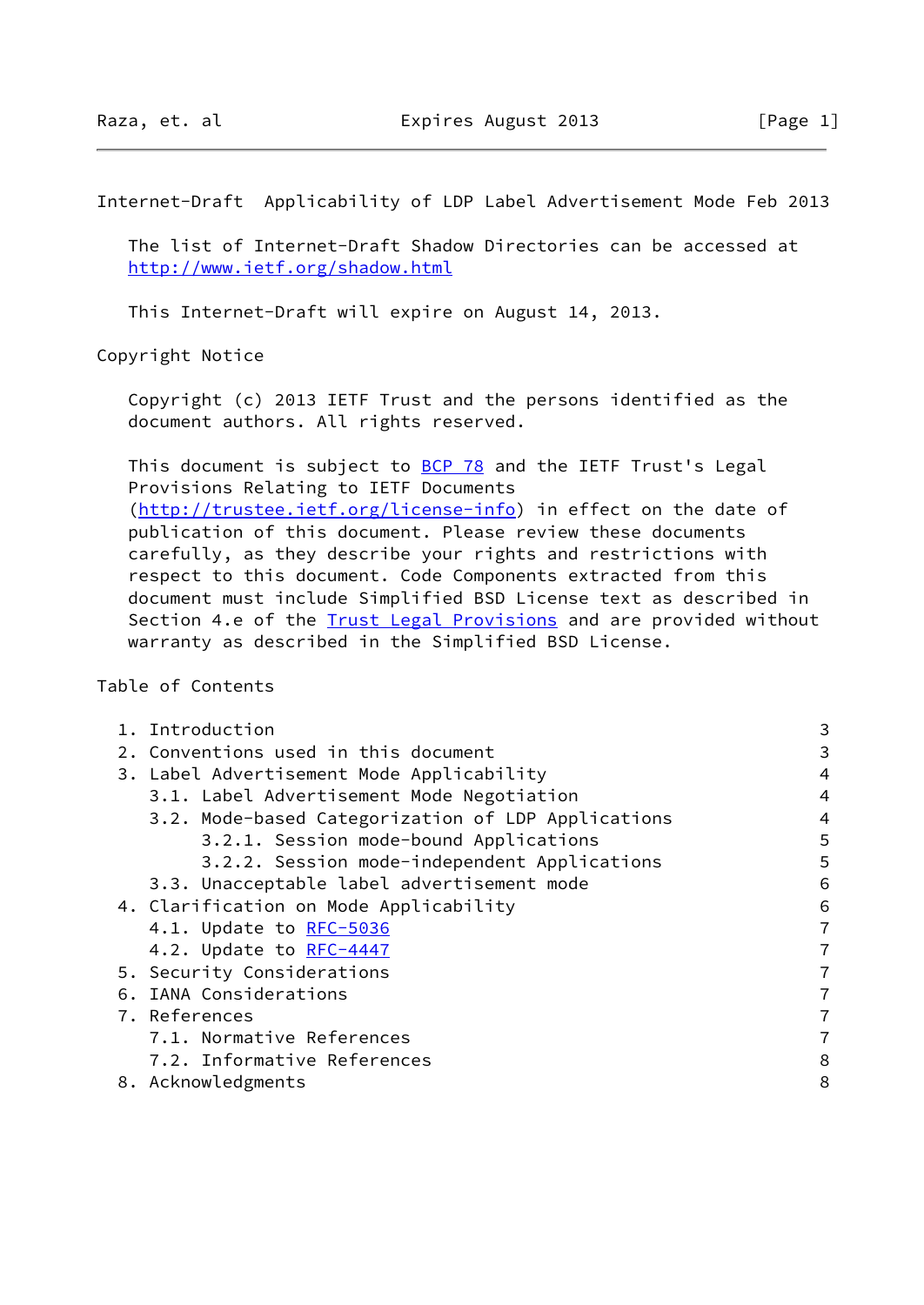Internet-Draft Applicability of LDP Label Advertisement Mode Feb 2013

## <span id="page-2-0"></span>[1](#page-2-0). Introduction

 The MPLS architecture [[RFC3031](https://datatracker.ietf.org/doc/pdf/rfc3031)] defines two modes of label advertisement for an LSR:

- 1. Downstream-on-Demand
- 2. Unsolicited Downstream

 The "Downstream-on-Demand" mode requires an LSR to explicitly request the label binding for FECs from its peer, whereas "Unsolicited Downstream" mode allows an LSR to distribute the label binding for FECs to LSR peers that have not explicitly requested them. The MPLS architecture also specifies that on any given label distribution adjacency, the upstream LSR and the downstream LSR must agree to use a single label advertisement mode.

Label Distribution Protocol (LDP) [[RFC5036](https://datatracker.ietf.org/doc/pdf/rfc5036)] allows label advertisement mode negotiation at time of session establishment (section [3.5.3 \[RFC5036\]](https://datatracker.ietf.org/doc/pdf/rfc5036#section-3.5.3)). To comply with MPLS architecture, LDP specification also dictates that only single label advertisement mode is agreed and used for a given LDP session between two LSRs.

With the advent of new LDP applications, such as L2VPN [\[RFC4447](https://datatracker.ietf.org/doc/pdf/rfc4447)], mLDP [\[RFC6388](https://datatracker.ietf.org/doc/pdf/rfc6388)], ICCP [\[ICCP](#page-8-0)], there are situations when an LDP session is shared across more than one application to exchange label bindings for different types of FEC. Although different applications sharing the same LDP session may need a different type of label advertisement mode negotiated, there is only one type of label advertisement mode that is negotiated and agreed at the time of establishment of LDP session.

 This document clarifies the use and the applicability of label advertisement mode of a session for each application using the session. It also categorizes LDP applications into two broad categories of mode-bound and mode-independent applications.

 The document also suggests an update to [RFC-5036](https://datatracker.ietf.org/doc/pdf/rfc5036) and [RFC-4447](https://datatracker.ietf.org/doc/pdf/rfc4447) to remove any ambiguity and conflict in the area of using correct label advertisement mode for a given LDP application.

<span id="page-2-1"></span>[2](#page-2-1). Conventions used in this document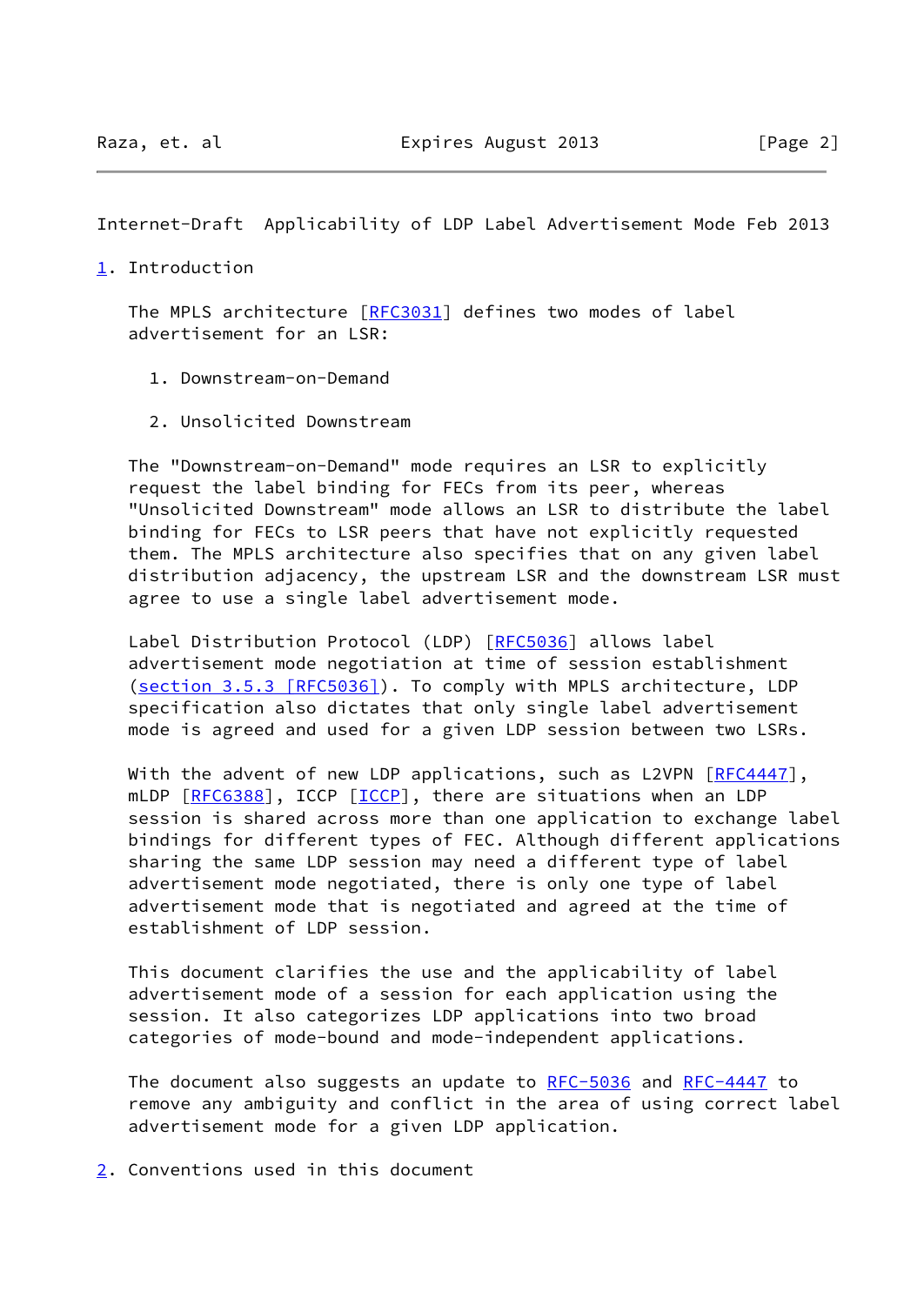The key words "MUST", "MUST NOT", "REQUIRED", "SHALL", "SHALL NOT", "SHOULD", "SHOULD NOT", "RECOMMENDED", "MAY", and "OPTIONAL" in this document are to be interpreted as described in [RFC-2119 \[RFC2119](https://datatracker.ietf.org/doc/pdf/rfc2119)].

Raza, et. al Expires August 2013 [Page 3]

Internet-Draft Applicability of LDP Label Advertisement Mode Feb 2013

 The unqualified term "mode" used in document refers to "label advertisement mode".

Please also note that LDP specification [\[RFC5036](https://datatracker.ietf.org/doc/pdf/rfc5036)] uses the term "Downstream Unsolicited" to refer to "Unsolicited Downstream". The LDP specification also uses the terms "label distribution mode" and "label advertisement mode" interchangeably. Like LDP specification document, this document also uses these terms interchangeably.

- <span id="page-3-0"></span>[3](#page-3-0). Label Advertisement Mode Applicability
- <span id="page-3-1"></span>[3.1](#page-3-1). Label Advertisement Mode Negotiation

 Label advertisement mode is negotiated between LSR peers at the time of session establishment. The label advertisement mode is specified in LDP Initialization message's "Common Session Parameter" TLV by setting A-bit (Label Advertisement Discipline bit) to 1 or 0 for Downstream-on-Demand or Downstream-Unsolicited modes respectively. The negotiation of the A-bit is specified in section [3.5.3 of](https://datatracker.ietf.org/doc/pdf/rfc5036#section-3.5.3)  [\[RFC5036\]](https://datatracker.ietf.org/doc/pdf/rfc5036#section-3.5.3) as follows:

 "If one LSR proposes Downstream Unsolicited and the other proposes Downstream on Demand, the rules for resolving this difference is:

 - If the session is for a label-controlled ATM link or a label- controlled Frame Relay link, then Downstream on Demand MUST be used.

- Otherwise, Downstream Unsolicited MUST be used."

 Once label advertisement mode has been negotiated and agreed, both LSR peers must use the same mode for label binding exchange.

<span id="page-3-2"></span>[3.2](#page-3-2). Mode-based Categorization of LDP Applications

 The earlier applications, defined and identified at the time of standardization of LDP base specification [RFC-3036](https://datatracker.ietf.org/doc/pdf/rfc3036), using LDP to exchange their FEC bindings were: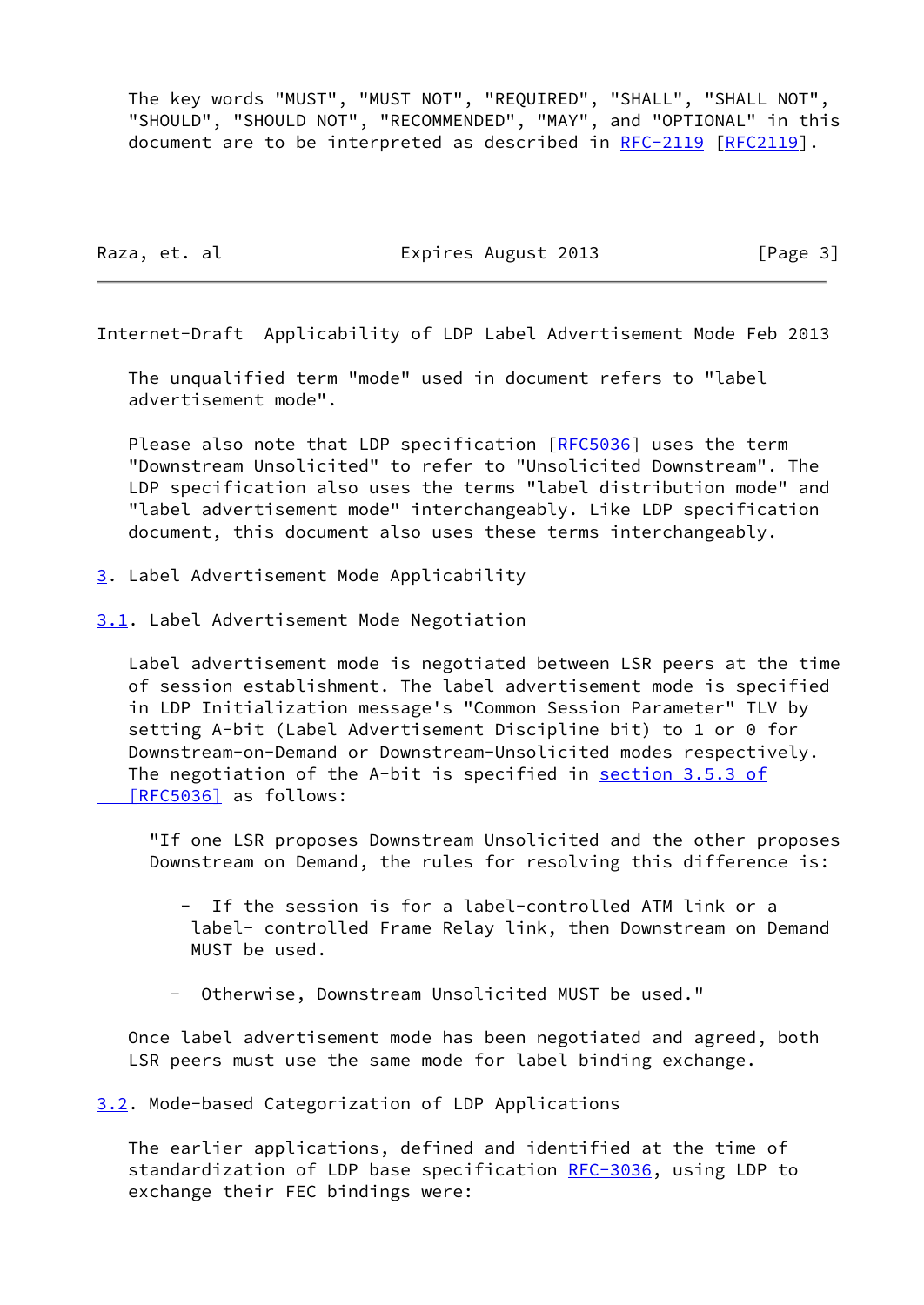- . Dynamic Label Switching for IP Prefixes
- . Label-controlled ATM/FR

 Since then, several new applications have emerged that use LDP to signal their FEC bindings and/or application data. These include:

L2VPN P2P PW ([\[RFC4447](https://datatracker.ietf.org/doc/pdf/rfc4447)])

| Raza, et. al | Expires August 2013 | [Page 4] |
|--------------|---------------------|----------|
|--------------|---------------------|----------|

Internet-Draft Applicability of LDP Label Advertisement Mode Feb 2013

- . L2VPN P2MP PW  $([P2MP-PW])$  $([P2MP-PW])$  $([P2MP-PW])$
- . mLDP ( $[RFC6388])$  $[RFC6388])$
- ICCP ([<u>ICCP]</u>)

We divide the LDP applications into two broad categories from label advertisement mode usage point of view:

- 1. Session mode-bound Applications
- 2. Session mode-independent Applications

<span id="page-4-0"></span>[3.2.1](#page-4-0). Session mode-bound Applications

 We define a "session mode-bound application" to be an application which uses the negotiated label advertisement mode. This means that the FEC-label binding exchange for such an LDP application MUST use the label advertisement mode negotiated for the LDP session.

 The early LDP applications "Dynamic Label Switching for IP Prefixes" and "Label-controlled ATM/FR" are included into this category.

<span id="page-4-1"></span>[3.2.2](#page-4-1). Session mode-independent Applications

 We define a "session mode-independent application" to be an application which does not care about the negotiated label advertisement mode. This means that the FEC-label binding, or any other application data, exchange for such an LDP application does not care about, nor tied to the "negotiated" label advertisement mode of the session; rather, the information exchange is driven by the application need and procedures as described by its specification document. For example, [\[RFC6388](https://datatracker.ietf.org/doc/pdf/rfc6388)] specifies procedures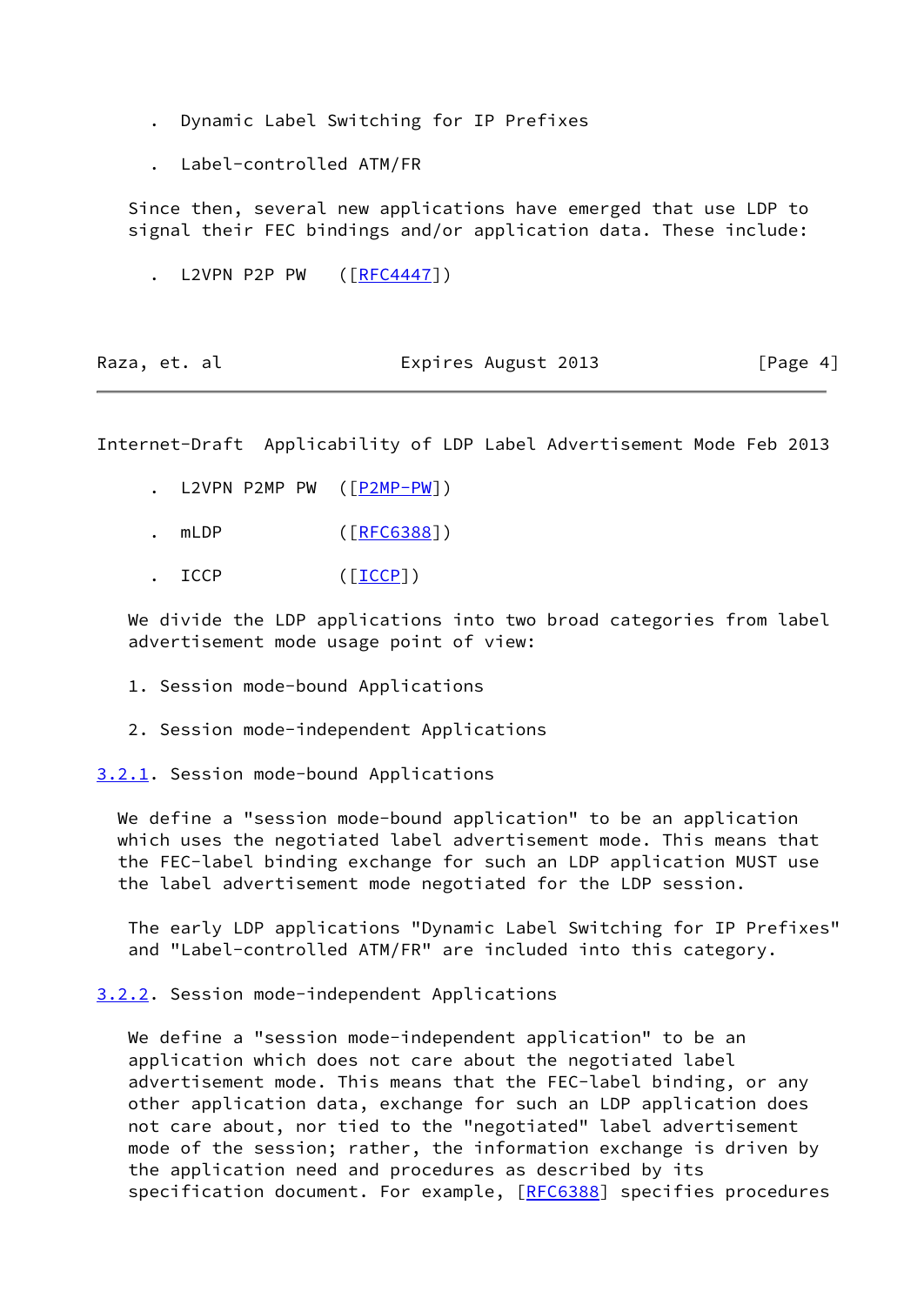to advertise P2MP FEC label binding in an unsolicited manner, irrespective of the negotiated label advertisement mode of the session.

 The applications, PW (P2P and P2MP), MLDP, and ICCP, are included into this category of LDP applications.

<span id="page-5-0"></span>[3.2.2.1](#page-5-0). Upstream Label Assignment

 As opposed to downstream assigned label advertisement defined by [\[RFC3031](https://datatracker.ietf.org/doc/pdf/rfc3031)], [[RFC6389](https://datatracker.ietf.org/doc/pdf/rfc6389)] specification defines new mode of label advertisement where label advertisement and distribution occurs for upstream assigned labels.

| Raza, et. al | Expires August 2013 | [Page 5] |
|--------------|---------------------|----------|
|--------------|---------------------|----------|

Internet-Draft Applicability of LDP Label Advertisement Mode Feb 2013

As stated earlier in this document, LDP base specification [RFC-5036](https://datatracker.ietf.org/doc/pdf/rfc5036) only allows specifying Downstream-Unsolicited or Downstream-on-Demand mode. This means that any LDP application that requires upstream assigned label advertisement also falls under the category of Session mode-independent application.

<span id="page-5-1"></span>[3.3](#page-5-1). Unacceptable label advertisement mode

 The procedures related to unacceptable label advertisement mode, as defined in [RFC-5036 section](https://datatracker.ietf.org/doc/pdf/rfc5036#section-3.5.3) 3.5.3, continue to apply for any "mode bound" FEC/application. For a "mode-independent" FEC/application, mode negotiation does not apply and hence both LSRs MUST operate in the mode specified for the given application by the respective specification.

 If a session is jointly shared amongst mode-bound and mode independent FEC/applications, session will not be established if the label advertisement mode is unacceptable (between the LSRs) for a given mode-bound FEC/application type. This is inline with [RFC-5036](https://datatracker.ietf.org/doc/pdf/rfc5036#section-3.5.3) section 3.5.3 specification for unacceptable mode.

## <span id="page-5-2"></span>[4](#page-5-2). Clarification on Mode Applicability

 To remove any ambiguity and conflict amongst different specifications with regards to the use of LDP session's label advertisement mode, we propose an update to LDP base specification [RFC-5036](https://datatracker.ietf.org/doc/pdf/rfc5036) to clarify the applicability of session's negotiated mode.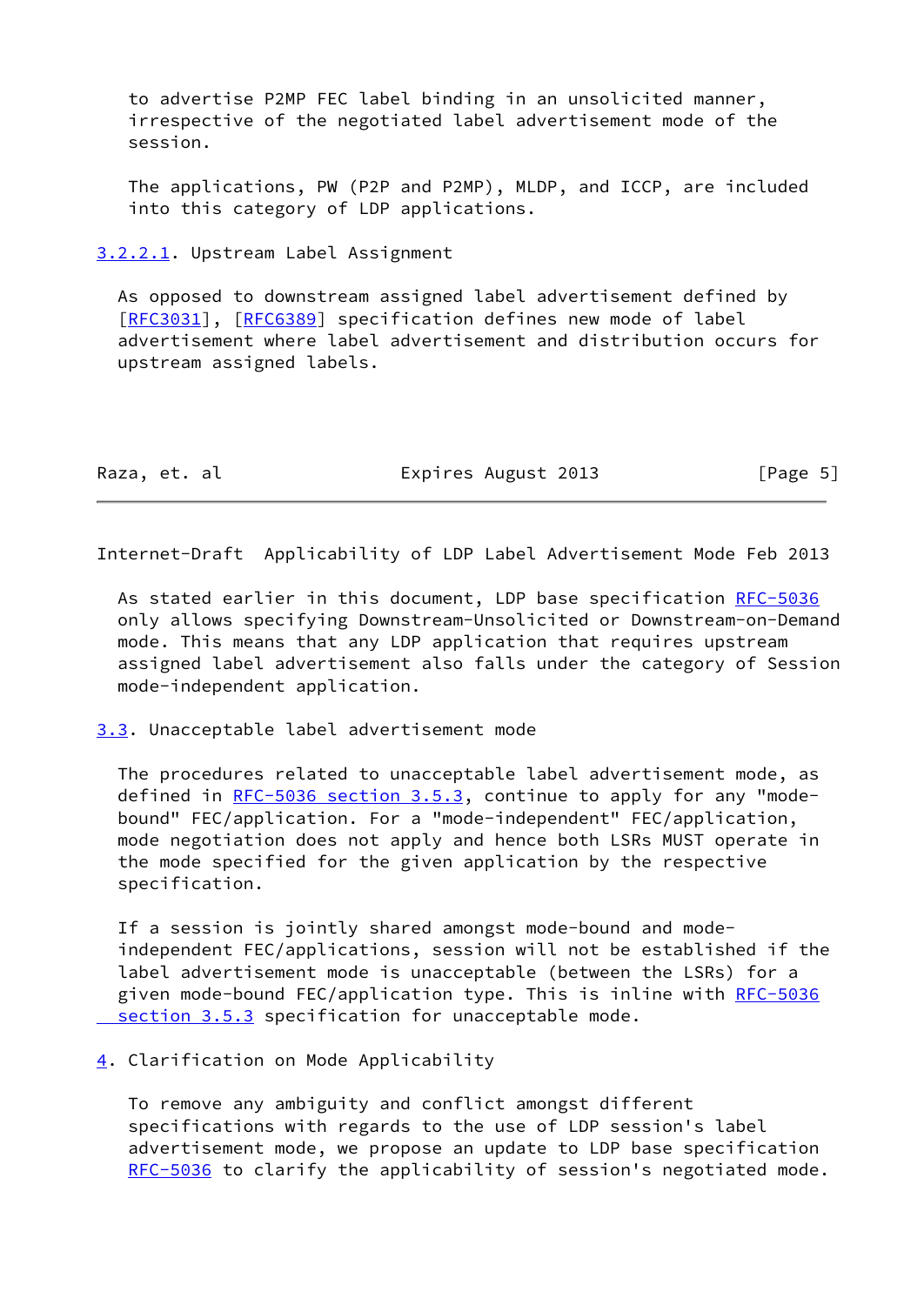Furthermore, [RFC-4447](https://datatracker.ietf.org/doc/pdf/rfc4447) specifies LDP extensions and procedures to exchange label bindings for P2P PW FECs [\[RFC4447](https://datatracker.ietf.org/doc/pdf/rfc4447)], and dictates the use of Downstream-Unsolicited mode for an LDP session related to L2VPN PW. This mode dictation creates a direct conflict in situations when a PW LDP session is shared with an LDP application with Downstream-on-Demand mode (such as Label switching Application for IP prefixes). To remove such a conflict, we also propose an update to a section of [RFC-4447.](https://datatracker.ietf.org/doc/pdf/rfc4447)

Raza, et. al **Expires August 2013** [Page 6]

Internet-Draft Applicability of LDP Label Advertisement Mode Feb 2013

<span id="page-6-0"></span>[4.1](#page-6-0). Update to [RFC-5036](https://datatracker.ietf.org/doc/pdf/rfc5036)

The section [3.5.3 of \[RFC5036\]](https://datatracker.ietf.org/doc/pdf/rfc5036#section-3.5.3) is updated to add following two statements under the description of "A, Label Advertisement Discipline":

- The negotiated label advertisement discipline only applies to FEC label binding advertisement of "Address Prefix" FECs;
- Any new document specifying a new FEC MUST state the applicability of the negotiated label advertisement discipline for that FEC.

<span id="page-6-1"></span>[4.2](#page-6-1). Update to [RFC-4447](https://datatracker.ietf.org/doc/pdf/rfc4447)

The section [3 of \[RFC4447\]](https://datatracker.ietf.org/doc/pdf/rfc4447#section-3) states:

"LDP MUST be used in its downstream unsolicited mode."

 Since PW application falls under session mode-independent application category, the above statement in  $[REC4447]$  should be read to mean as follows: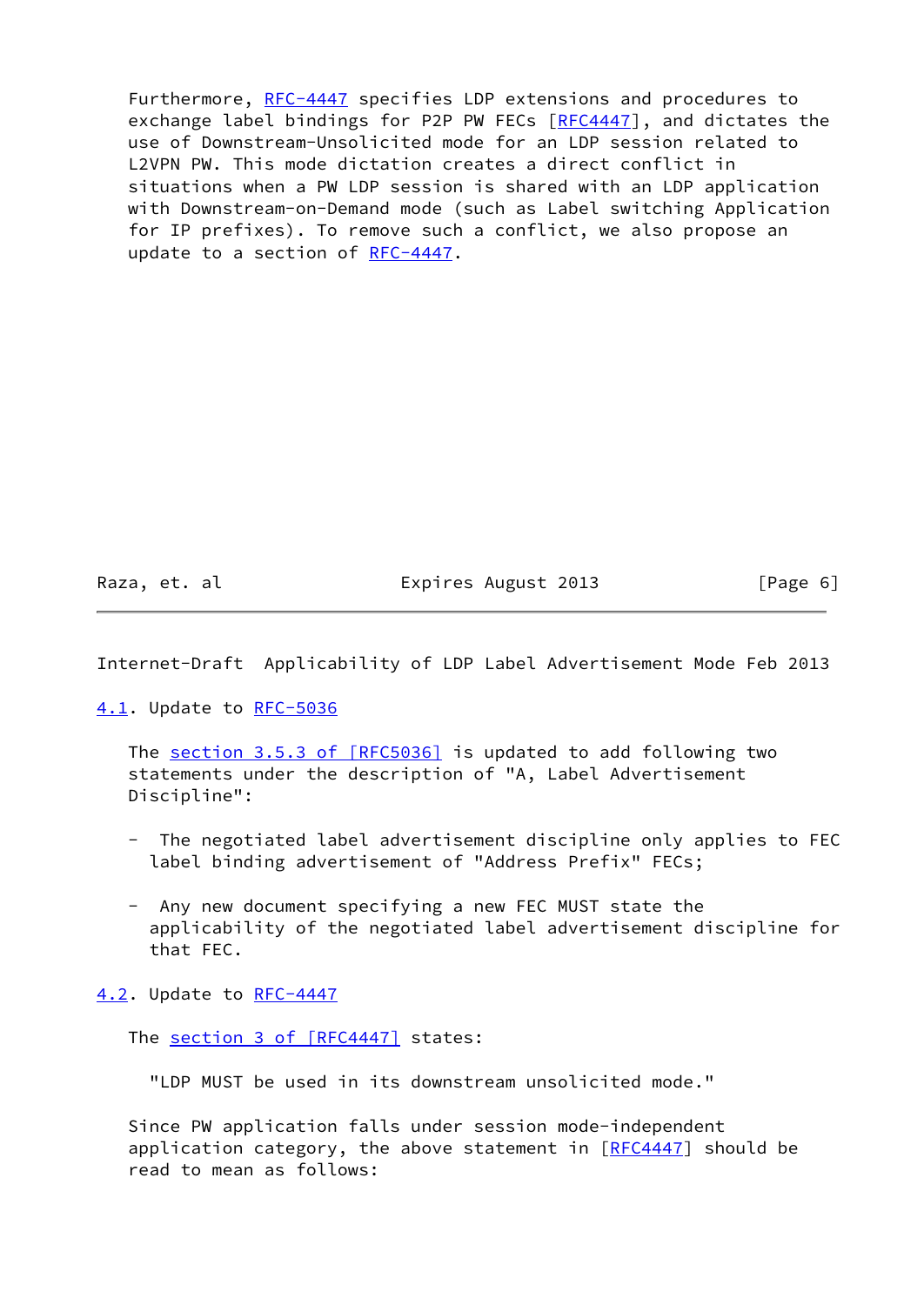"LDP MUST exchange PW FEC label bindings in downstream unsolicited manner, independent of the negotiated label advertisement mode of the LDP session".

<span id="page-7-1"></span>[5](#page-7-1). Security Considerations

 This document specification only clarifies the applicability of LDP session's label advertisement mode, and hence does not add any LDP security mechanics and considerations to those already defined in the LDP specification [[RFC5036](https://datatracker.ietf.org/doc/pdf/rfc5036)].

<span id="page-7-2"></span>[6](#page-7-2). IANA Considerations

None.

- <span id="page-7-3"></span>[7](#page-7-3). References
- <span id="page-7-4"></span>[7.1](#page-7-4). Normative References
	- [RFC5036] L. Andersson, I. Minei, and B. Thomas, "LDP Specification", [RFC 5036](https://datatracker.ietf.org/doc/pdf/rfc5036), September 2007.

Raza, et. al Expires August 2013 [Page 7]

- Internet-Draft Applicability of LDP Label Advertisement Mode Feb 2013
	- [RFC4447] L. Martini, Editor, E. Rosen, El-Aawar, T. Smith, G. Heron, "Pseudowire Setup and Maintenance using the Label Distribution Protocol", [RFC 4447](https://datatracker.ietf.org/doc/pdf/rfc4447), April 2006.
	- [RFC3031] E. Rosen, A. Viswanathan, and R. Callon, "Multiprotocol Label Switching Architecture", [RFC 3031](https://datatracker.ietf.org/doc/pdf/rfc3031), January 2001.
	- [RFC2119] Bradner, S., "Key words for use in RFCs to Indicate Requirement Levels", [BCP 14](https://datatracker.ietf.org/doc/pdf/bcp14), [RFC 2119,](https://datatracker.ietf.org/doc/pdf/rfc2119) March 1997.

<span id="page-7-5"></span>[7.2](#page-7-5). Informative References

- <span id="page-7-0"></span> [P2MP-PW] S. Boutros, L. Martini, S. Sivabalan, G. Del Vecchio, Kamite, L. Jin, "Signaling Root-Initiated P2MP PWs using LDP", [draft-ietf-pwe3-p2mp-pw-04.txt](https://datatracker.ietf.org/doc/pdf/draft-ietf-pwe3-p2mp-pw-04.txt), Work in Progress, March 2012.
- [RFC6388] I. Minei, I. Wijnand, K. Kompella, B., "LDP Extensions for P2MP and MP2MP LSPs", [RFC 6388](https://datatracker.ietf.org/doc/pdf/rfc6388), November 2011.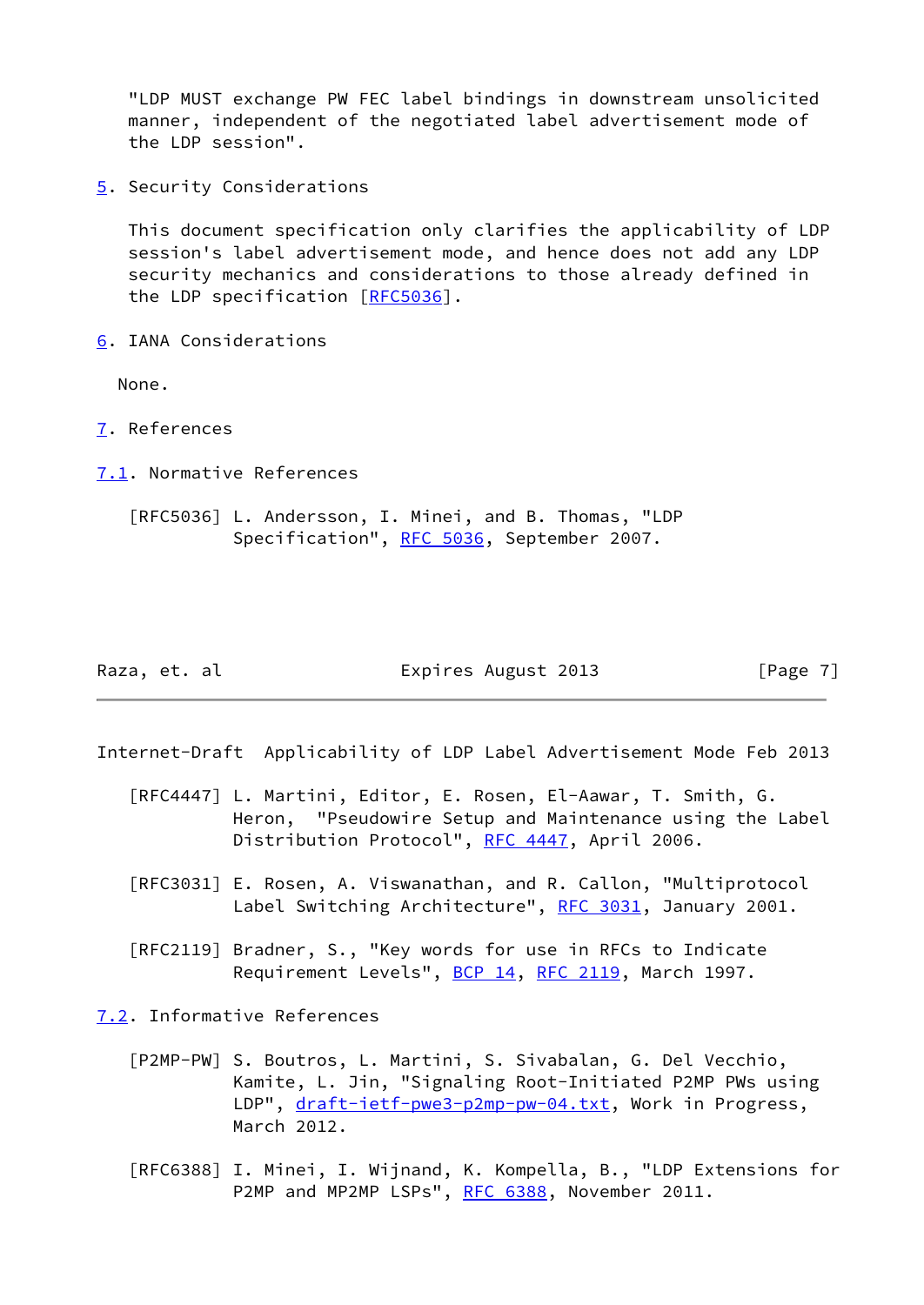- <span id="page-8-0"></span> [ICCP] L. Martini, S. Salam, A. Sajassi, and S. Matsushima, "Inter-Chassis Communication Protocol for L2VPN PE Redundancy", [draft-ietf-pwe3-iccp-09.txt](https://datatracker.ietf.org/doc/pdf/draft-ietf-pwe3-iccp-09.txt), Work in Progress, July 2012.
- [RFC6389] R. Aggarwal, and J.L. Le Roux, "MPLS Upstream Label Assignment for LDP", [RFC 6389,](https://datatracker.ietf.org/doc/pdf/rfc6389) November 2011.
- <span id="page-8-1"></span>[8](#page-8-1). Acknowledgments

We acknowledge the authors of  $[REC5036]$  and  $[REC4447]$  since some of the text in this document is borrowed from their specification. We also acknowledge Eric Rosen and Rajiv Asati for their review and input.

This document was prepared using 2-Word-v2.0.template.dot.

Authors' Addresses

 Kamran Raza Cisco Systems, Inc. 2000 Innovation Drive, Ottawa, ON K2K-3E8, Canada. E-mail: skraza@cisco.com

Raza, et. al **Expires August 2013** [Page 8]

Internet-Draft Applicability of LDP Label Advertisement Mode Feb 2013

 Sami Boutros Cisco Systems, Inc. 3750 Cisco Way, San Jose, CA 95134, USA. E-mail: sboutros@cisco.com

 Luca Martini Cisco Systems, Inc. 9155 East Nichols Avenue, Suite 400, Englewood, CO 80112, USA. E-mail: lmartini@cisco.com

 Nicolai Leymann Deutsche Telekom AG, Winterfeldtstrasse 21,